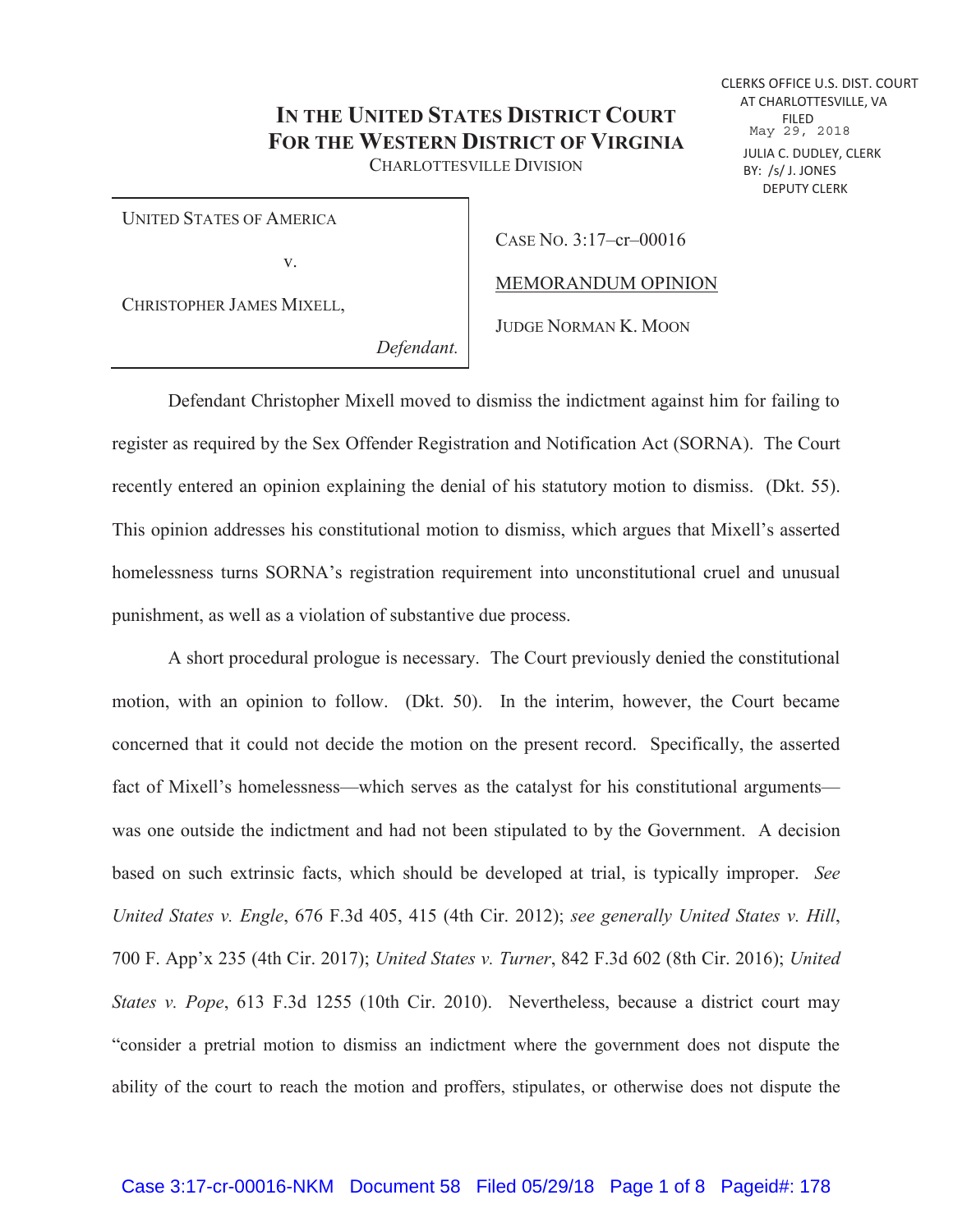pertinent facts," *Engle*, 676 F.3d at 416 n.7, the Court ordered the parties to discuss whether they could agree to a stipulation of facts relevant to the determination of the motion. They have now done so, dkt. 57, and thus the Court may reach the merits of the motion.

\*

The indictment in this case was filed on December 13, 2017. It alleges that "between in or about early 2017 and on or about April 24, 2017," in the Western District of Virginia, Mixell failed to register or update his registration as required by SORNA. According to parties' Joint Stipulation (JS), Mixell moved to the Western District from New Mexico in late 2016 or early 2017. (JS ¶ 1). He was arrested on April 24, 2017 for failure to register in Albemarle County, Virginia. (JS ¶ 2). At that time, he lived at a property where he provided handyman services in exchange for lodging at first in a trailer on the property, and later in a room at, the property. (*Id*.)

 Mixell was then arrested on December 15, 2017, on the federal charge underlying this case. (JS ¶ 3). At that time, he lived in Charlottesville at a motel, paying week-to-week for his room. (Id.) He has lived there continuously during the pendency of this case. (*Id*.). According to the Joint Stipulation, "[d]uring 2017, although Mr. Mixell physically resided at the Red Carpet Inn since some point in 2017, he maintained his mailing address at the Haven at First and Market, 112 Market St., Charlottesville, VA 22902, a multi-resource day shelter for people facing homelessness." (JS ¶ 4). The Joint Stipulation also generally states that "Mixell has been transient, living in many different states, having many different addresses, and having also been homeless for periods of time," and that "Mixell has frequently resided with his girlfriend who owns a vehicle." (JS ¶¶ 5–6). The Joint Stipulation does not specify whether or which of these statements apply to Mixell from the period of "early 2017" through "about April 24, 2017," which is the period implicated on the face of the indictment.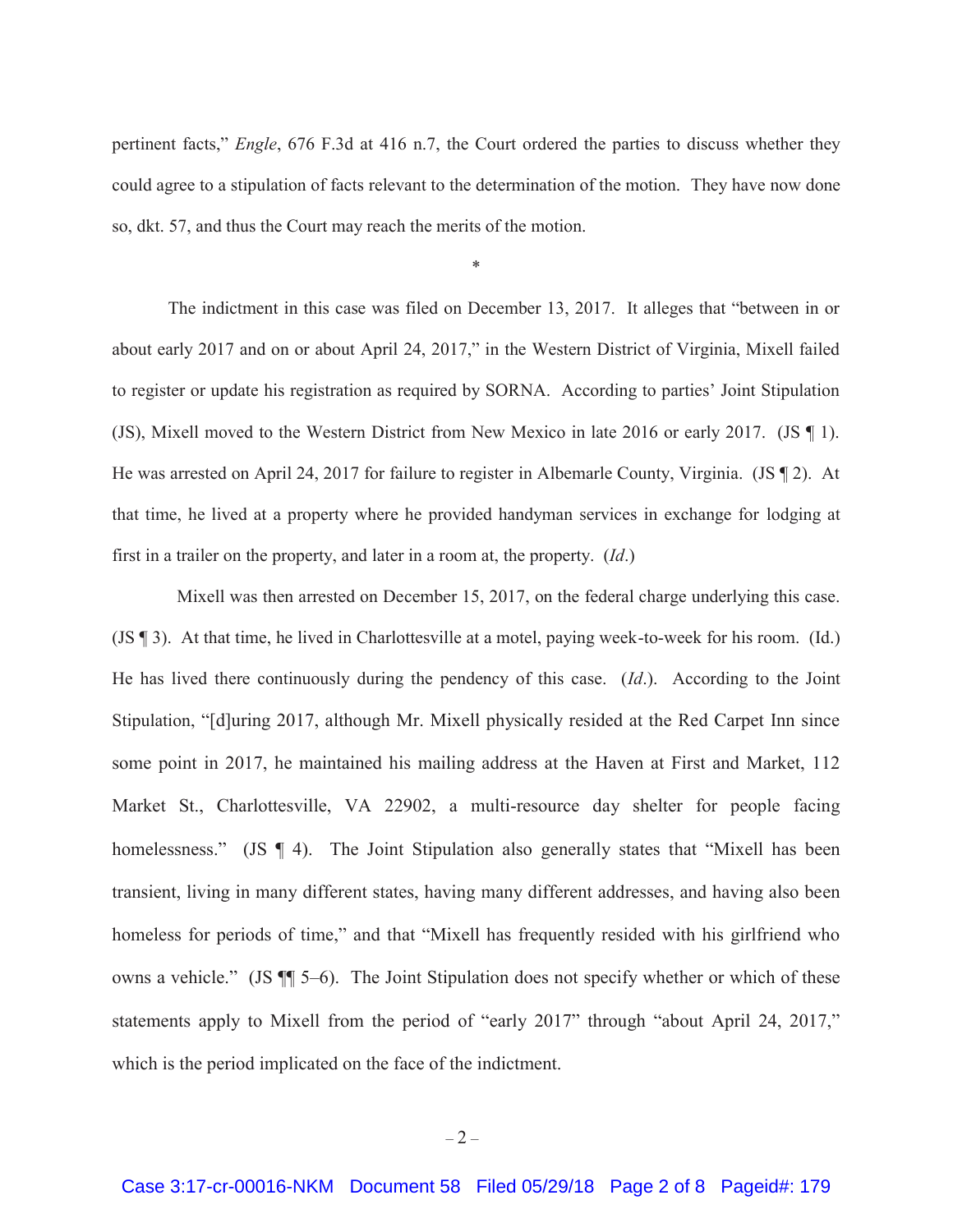\* \*

The Court concludes that these stipulations do not support the conclusion that Mixell was homeless to the extent that his constitutional arguments would have any force. The relevant period for this case is early 2017, running through approximately April 24, 2017. It is during that time that the indictment charges Mixell with failing to register. Mixell does not assert a general constitutional immunity against SORNA's registration requirement. Instead, only by virtue of his asserted homelessness does the Constitution come into play. Put differently, if there was a meaningful portion of time within the indictment period during which Mixell was not homeless, the Constitution would not excuse his failure to register. That is so here.

While the parties agree Mixell has "been homeless for periods of time," (JS \ine 5), the facts before the Court do not establish that he was homeless for the entirety of the indictment period. The stipulations are indeed to the contrary. The parties agree that Mixell moved to the Western District before or during the indictment period. They agree that, by April 24, he had obtained employment as a handyman on property in Albemarle County. They also agree that, by April 24, he had resided on that property. He did so first in a trailer on the property. He then later procured a room on the same property. Under these circumstances, the Court cannot conclude that Mixell, during the indictment period, was "[s]omeone who ha[d] no accommodation that he . . . is entitled to occupy or that it would be reasonable to occupy[.]" Black's Law Dictionary (10th ed. 2014) (defining "homeless person"). Intermittent homelessness is not a trump card against SORNA's registration requirement.

\* \* \*

Yet even if the stipulations evinced Mixell's homelessness, his constitutional arguments would fail. Mixell's as-applied challenge first rests on the Eighth Amendment's prohibition of

 $-3-$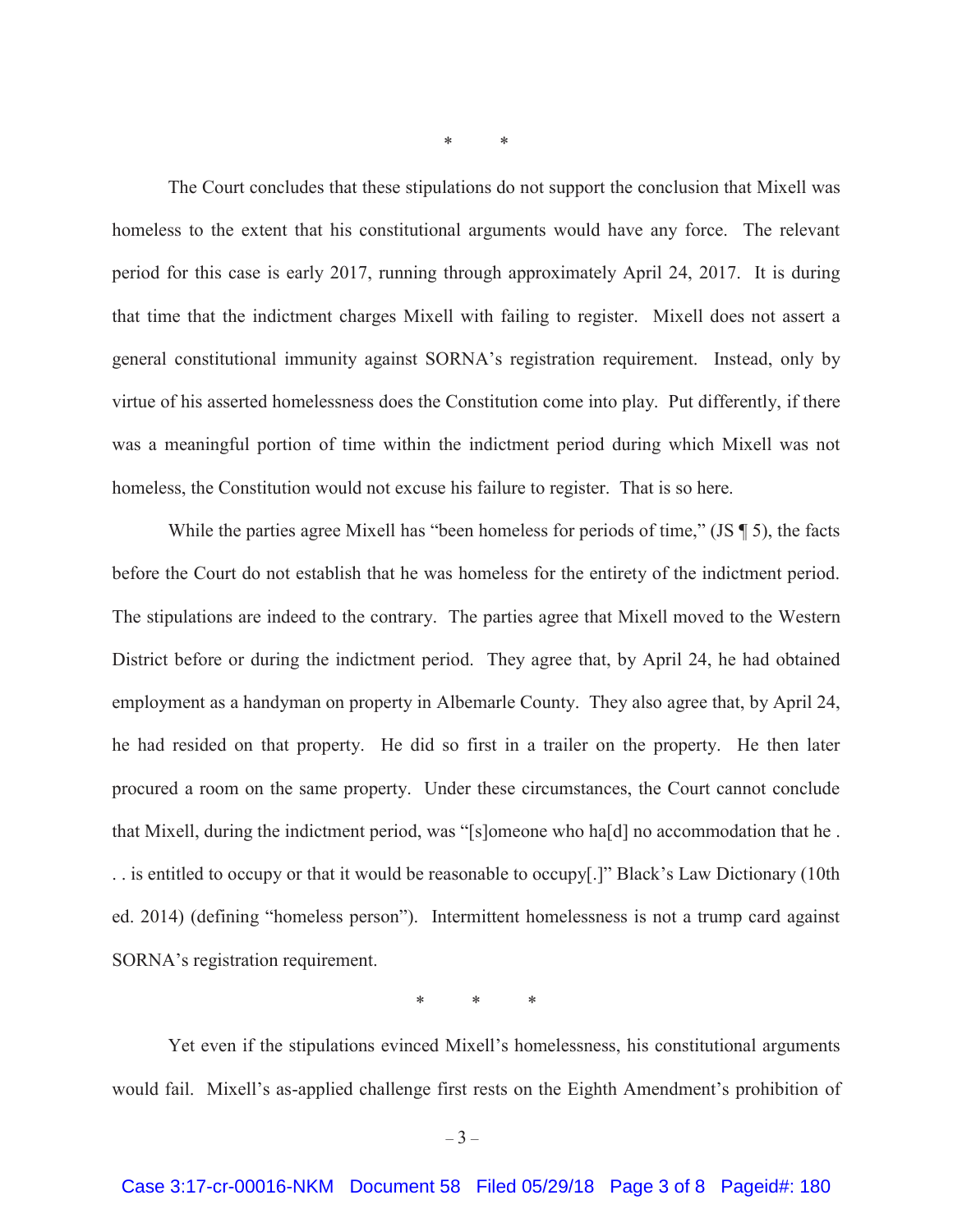cruel and unusual punishment. He asserts that the "consequences of requiring someone who is chronically homeless or nearly homeless, such as [himself], to register as a sex offender as required under SORNA rises to the level of punishment." (Dkt. 42 at 2). The Court is not persuaded.

There is a two-step test to determine whether a law is punitive in nature. "If the intention of the legislature was to impose punishment, that ends the inquiry. If, however, the intention was to enact a regulatory scheme that is civil and nonpunitive, we must further examine whether the statutory scheme is 'so punitive either in purpose or effect as to negate [the State's] intention' to deem it 'civil.'" *Smith v. Doe*, 538 U.S. 84, 92 (2003) (quoting *Kansas v. Hendricks*, 521 U.S. 346, 361 (1997)). Mixell concedes that SORNA has a proper civil purpose—to protect the public from sex offenders and offenders against children. (Dkt. 42 at 3). He thus argues that "SORNA has a punitive effect as applied to transient offenders" to such an extent that the nonpunitive purpose of the statute is overwhelmed. (*Id*.).

"Because we ordinarily defer to the legislature's stated intent, *only the clearest proof* will suffice to override legislative intent and transform what has been denominated a civil remedy into a criminal penalty." *Smith*, 538 U.S. at 92 (emphasis added). The Supreme Court has set out seven, non-exhaustive, non-dispositive factors as "useful guideposts" for this inquiry. *United States v. Under Seal*, 709 F.3d 257, 263 (4th Cir. 2013) (rejecting as-applied Eighth Amendment challenge to SORNA). They are:

- (1) Whether the sanction involves an affirmative disability or restraint;
- (2) whether it has historically been regarded as a punishment;
- (3) whether it comes into play only on a finding of scienter;
- (4) whether its operation will promote the traditional aims of punishment—retribution

 $-4-$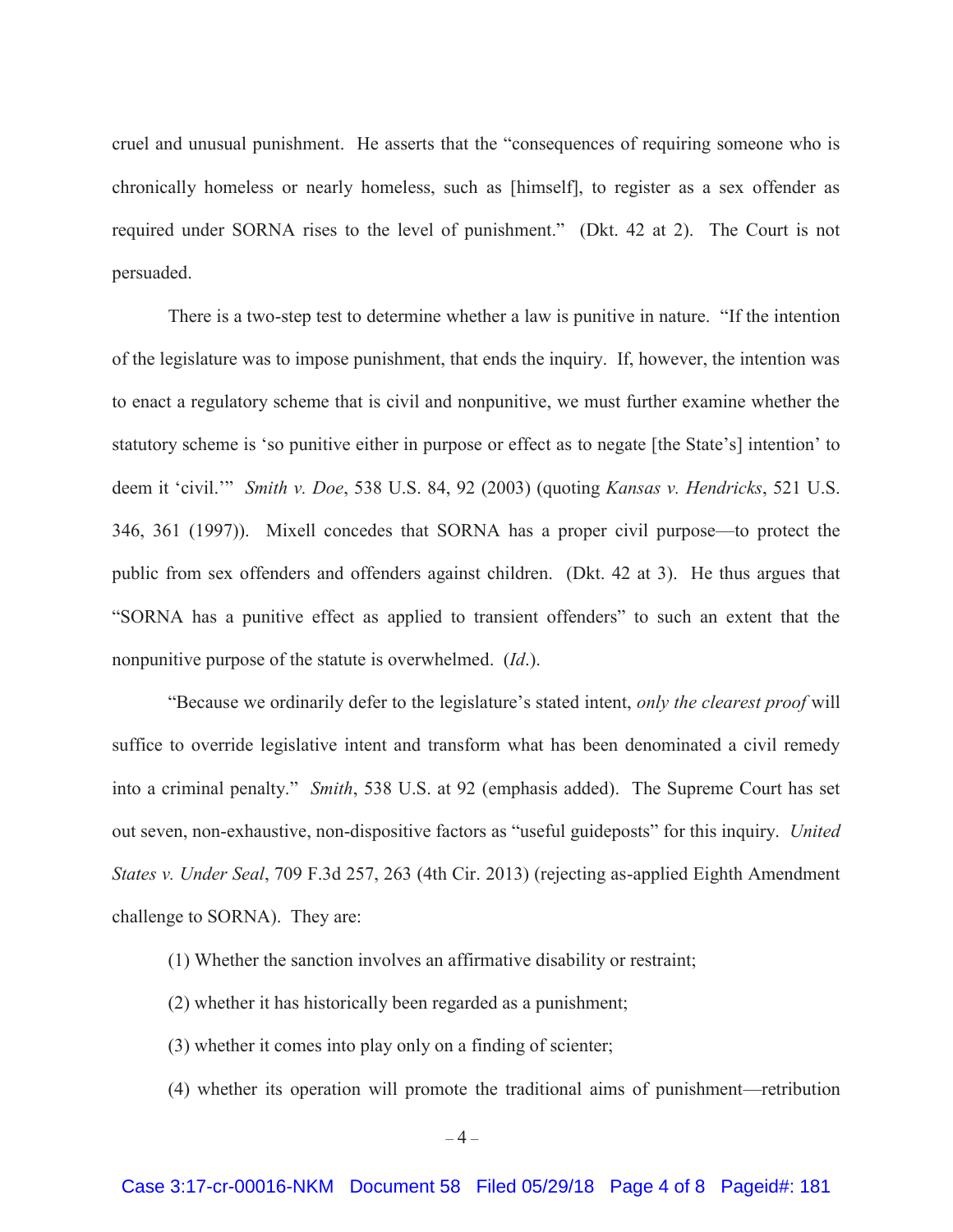and deterrence;

(5) whether the behavior to which it applies is already a crime;

(6) whether an alternative purpose to which it may rationally be connected is assignable for it, and;

(7) whether it appears excessive in relation to the alternative purpose assigned.

*See Smith*, 538 U.S. at 97 (citing *Kennedy v. Mendoza-Martinez*, 372 U.S. 144, 168–69 (1963) (setting out factors)).

 Mixell does not analyze these factors. He instead argues that because "Virginia requires that every change of address be reported in-person" at a local law enforcement office "within a very short time period,"<sup>1</sup> and because it's onerous for a transient person like himself to do so, SORNA's "registration requirement imposes a [*de facto*] physical restraint on where [he] can go," which thus gives it a punitive effect that overwhelms its plain civil purpose. (Dkt. 42 at 4).

 To begin, Mixell does not explain how or why *Virginia*'s asserted registration requirements would make SORNA, the *federal* law he is charged with violating, unconstitutional. His argument also runs up against precedent. The Supreme Court, for example, has upheld Alaska's version of a sex offender registration requirement, writing that:

The Act imposes no physical restraint, and so does not resemble the punishment of imprisonment, which is the paradigmatic affirmative disability or restraint. The Act's obligations are less harsh than the sanctions of occupational debarment, which we have held to be nonpunitive. The Act does not restrain activities sex offenders may pursue but leaves them free to change jobs or residences.

*Smith*, 538 U.S. at 100.

 $\overline{a}$ 

The inconvenience or difficulty of reporting one's presence in a jurisdiction is, even for

<sup>1</sup> The parties' stipulation directed the Court to Va. Code § 9.1-903, which requires registration within three days of various qualifying events.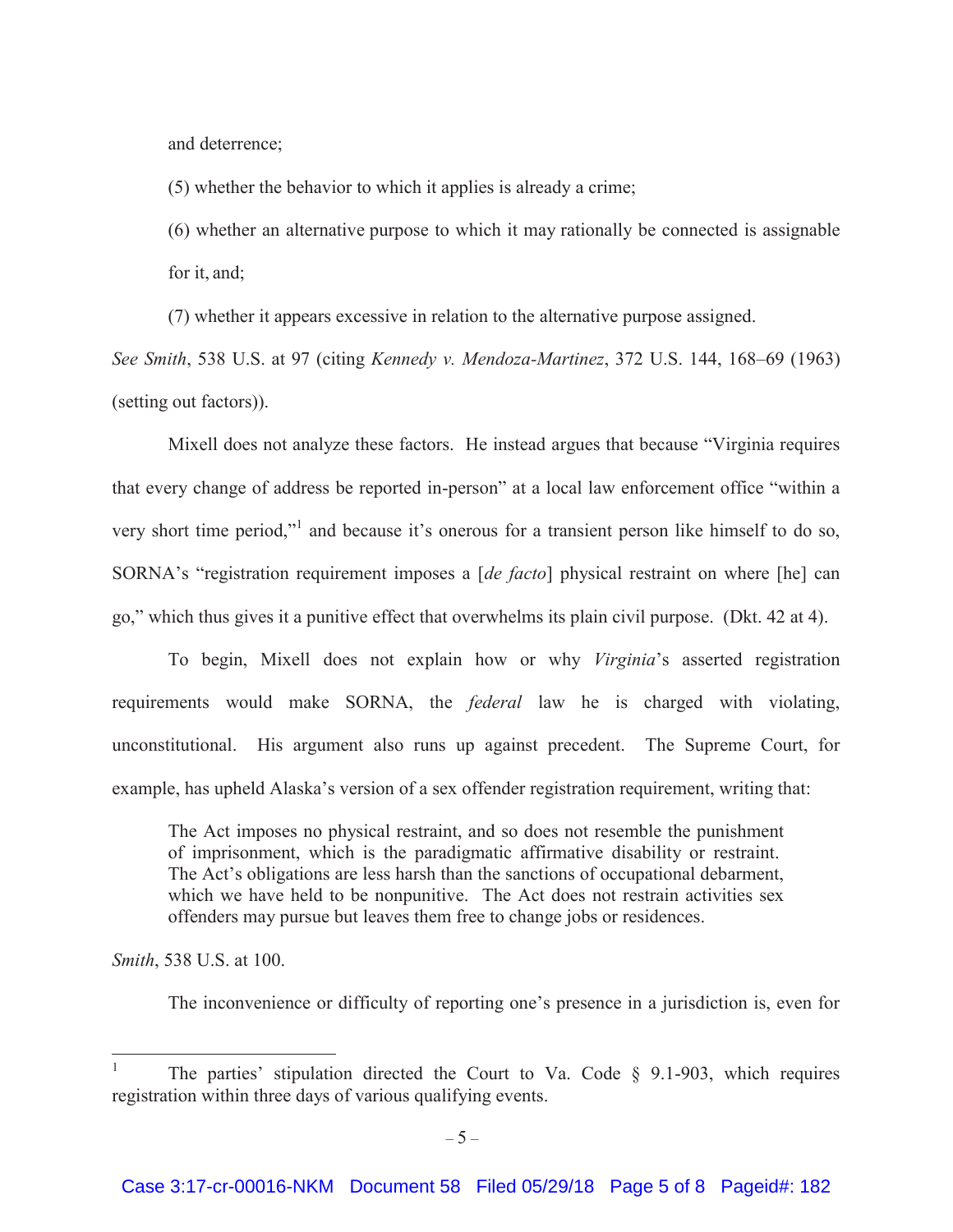homeless offenders, not a restraint in the ordinary or punitive meaning of that word. A reduced ability to move between *entire jurisdictions* (or the hassle of registering once one does) is nothing like being confined to a cell by the power of the state. *See Under Seal*, 709 F.3d at 265 (holding SORNA did not create an affirmative disability or restraint); *Wilson v. Flaherty*, 689 F.3d 332, 333 (4th Cir. 2012) (holding that "sex offender registration requirements and related consequences do not impose sufficiently substantial restraints on Wilson's liberty so as to justify a finding" that he is "in custody" for purposes of habeas statute); *Shaw v. Patton*, 823 F.3d 556, 568 (10th Cir. 2016) (compiling cases holding that "in-person reporting requirements are not considered punitive"); *ACLU of Nevada v. Masto*, 670 F.3d 1046, 1056 (9th Cir. 2012). "SORNA's registration requirements have not been regarded in our national history and traditions as punishment." *Under Seal*, 709 F.3d. at 265. "SORNA does not promote the traditional aims of punishment, such as retribution and deterrence," even though failure to comply with registration might deter other activity. *Id*. at 265. And SORNA also obviously has a "rational connection to a nonpunitive purpose," which is "a most significant factor" indicating that "the statute's effects are not punitive." *Smith*, 538 U.S. at 102; *Under Seal*, 709 F.3d at 266. All told, SORNA's effect is not punitive, even upon homeless sex offenders. "[O]nly the clearest proof will suffice" to turn transform SORNA into a punitive statute, *Smith*, 538 U.S. at 92, and Mixell has not crossed that threshold.

Finally, Mixell conjures the specter of a substantive due process theory, the entirety of which reads: "For Mr. Mixell, SORNA punishes the 'status' of poverty and homeless and therefore his inability to maintain a traditional residence." (Dkt. 42 at 4–5). This sole conclusory statement—followed only by two citations with no analysis of how they apply to this case—is insufficient to raise the issue, and thus it is waived. *Liberty Corp. v. NCNB Nat. Bank*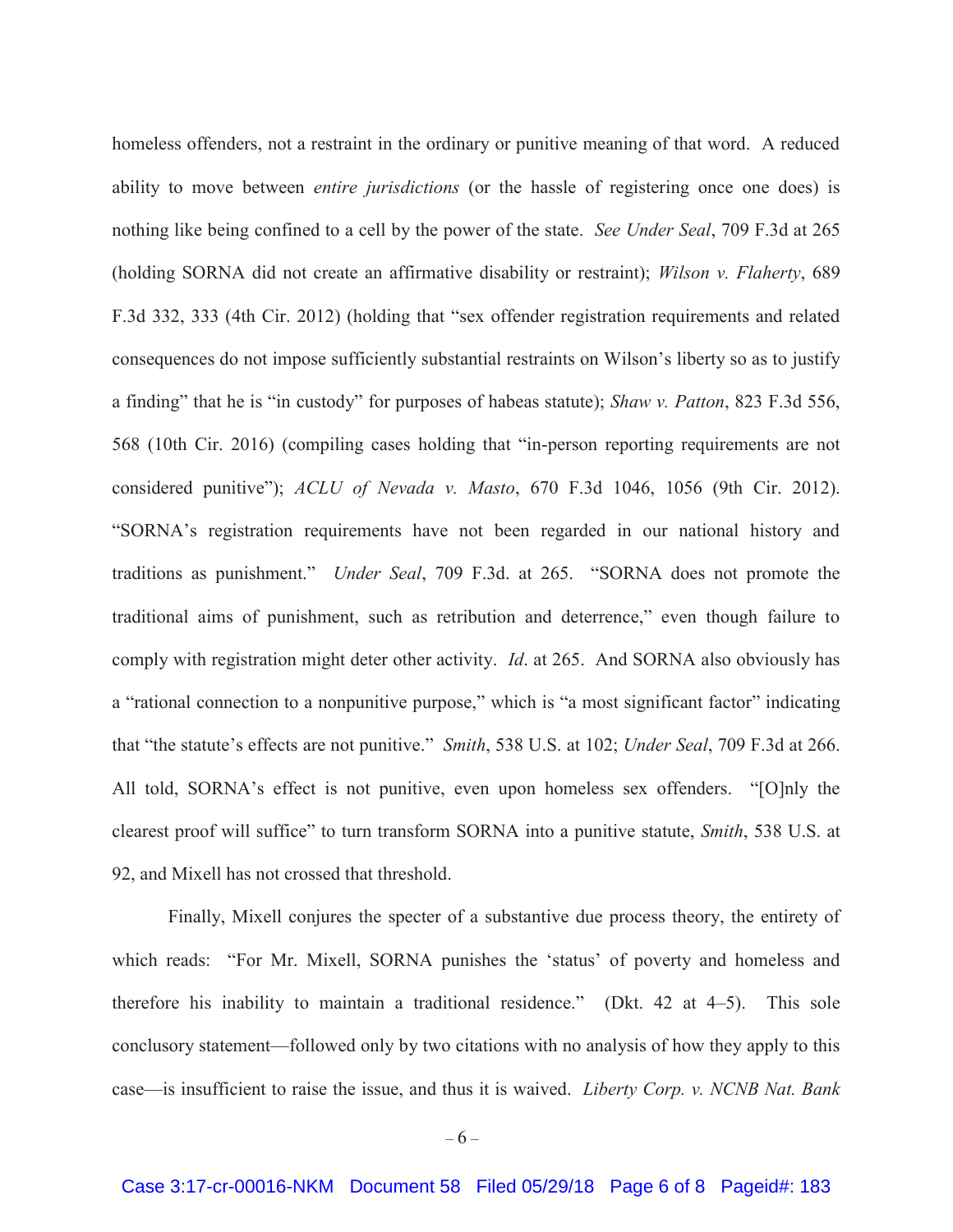*of S.C.*, 984 F.2d 1383, 1390 (4th Cir. 1993) (quoting with approval principle that waiver applies to "[a]rguments raised in the District Court in a perfunctory and underdeveloped manner"); *e.g.*, *Williams v. Ozmint*, 716 F.3d 801, 811 (4th Cir. 2013) (finding "fleeting references" insufficient even for generous treatment afforded pro se parties); *Long v. Horton*, 865 F.2d 255, \*1 (4th Cir. 1988) (unpublished) (finding "one sentence" in a brief "did not raise th[e] claim with sufficient particularity for the court below").

Mixell's assertion would also fail on the merits. For one, as explained above, SORNA's registration requirement is not punitive, either in intent or effect: It "punishes" nothing, including one's "status of poverty and homelessness." Additionally, the two cases Mixell cites are distinguishable, and one is an out-of-circuit district court case.

In the first, the Supreme Court announced that a state statute making "it a criminal offense for a person to 'be addicted to the use of narcotics'" was cruel and unusual punishment because the state was criminalizing an illness. *Robinson v. California*, 370 U.S. 660, 660 (1962); *id*. at 666 ("I]n the light of contemporary human knowledge, a law which made a criminal offense of such a disease would doubtless be universally thought to be an infliction of cruel and unusual punishment."), 667 ("Even one day in prison would be a cruel and unusual punishment for the 'crime' of having a common cold."). That holding has no purchase here. Mixell is being prosecuted his failure to register, not for having a medical condition, or for being homeless, or for being poor.

As for Mixell's nonbinding district court citation, *Doe v. Snyder*, 101 F. Supp. 3d 772 (E.D. Mich. 2015) ("*Doe II*"), it struck down a state requirement to maintain an identification card because the requirement was "legally impossible to comply" with; to obtain a card, the Michigan Secretary of State required two documents showing the person's address, which a